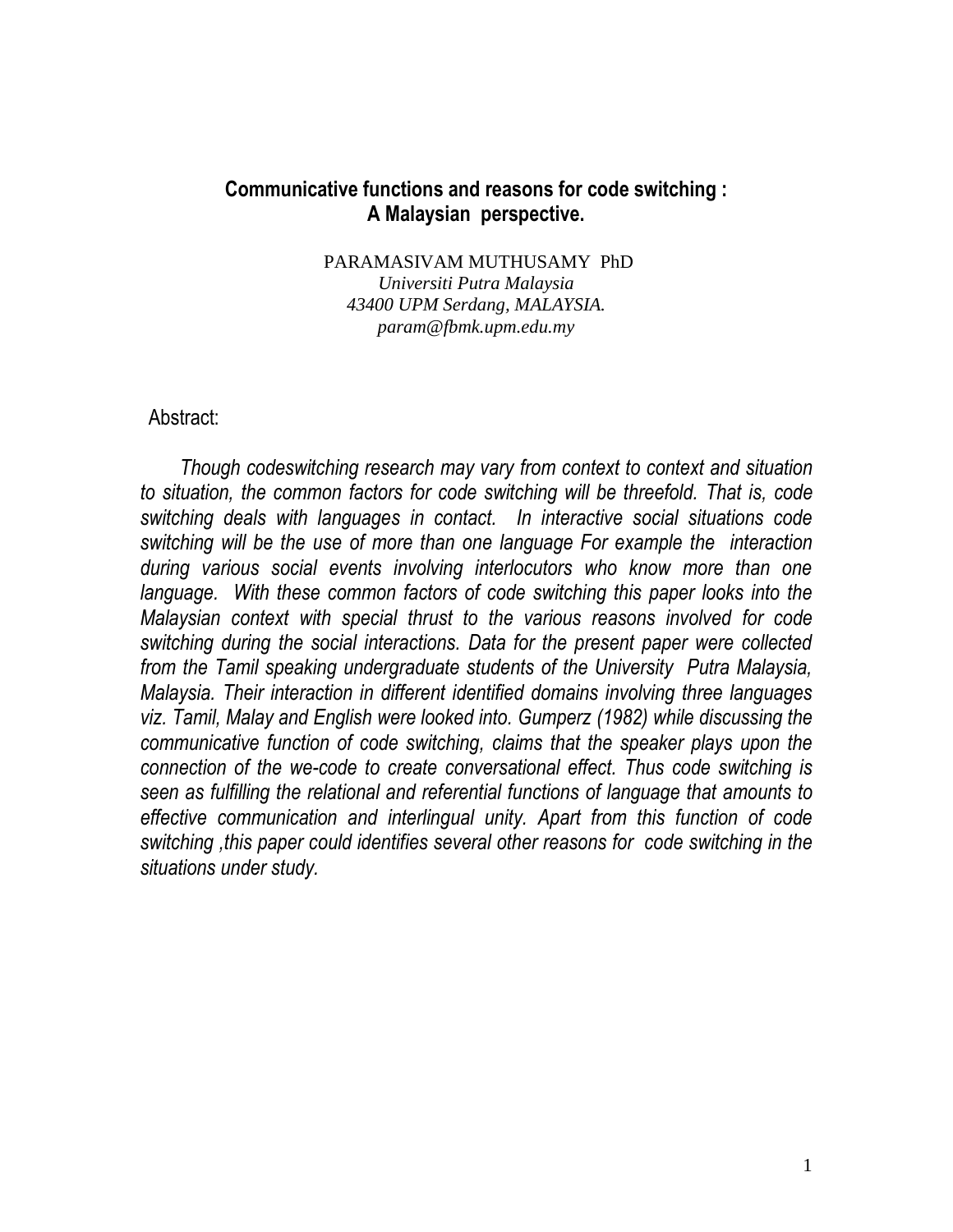# **Communicative functions and Reasons for Codeswitching : Malaysian Perspective** .

Code switching is an everyday reality in every place where more than one language is spoken in everyday communications. Many scholars have studied extensively about the patterns of code switching and the reasons for code switching. The present paper discusses the communicative functions of code switching and also the sociolinguistic, cultural and pedagogic reasons for code switching in the Malaysian context. Data for the present study were collected from Tamil speaking University students who have enrolled as undergraduate students in the University Putra Malaysia, Malaysia. The data were collected from these students while they were interacting in different domains viz. classroom, university campus, family, market, neighborhood etc. In all these domains they have to interact with Malay and Chinese speakers apart from as well as with other Tamil speakers. It is observed that all the students from whom the data were collected are competent to a certain extent in Tamil, Malay and English.

### **Communicative Functions of Codeswitching**

Gumperz (1982) when discussing communicative functions, mentions the discourse function of codeswitching, also called the personalization function of language. A speaker plays upon the connotation of the *we-code* to create a conversational effect. Thus, code switching is seen as fulfilling the relational and referential function of language that amounts to effective communication and interlingual unity.

Halliday (1975) on the other hand, views code switching as fulfilling the *interpersonal function* of communication. Here the mixed language spoken plays the role of a mediator. In other words, it is the use of language to act as a mediator between self and participants in the communicative event.

In fulfilling the relational and referential functions, code switching is seen as the medium to convey both social and linguistic meanings. Gumperz (pg. 144, 1982) lists examples of situations created to convey meaning as given below:

- to appeal to the literate
- to appeal to the illiterate
- to convey precise meaning
- to ease communication, i.e., utilizing the shortest and the easiest route
- to negotiate with greater authority
- to capture attention, i.e. stylistic, emphatic, emotional
- to emphasize a point
- to communicate more effectively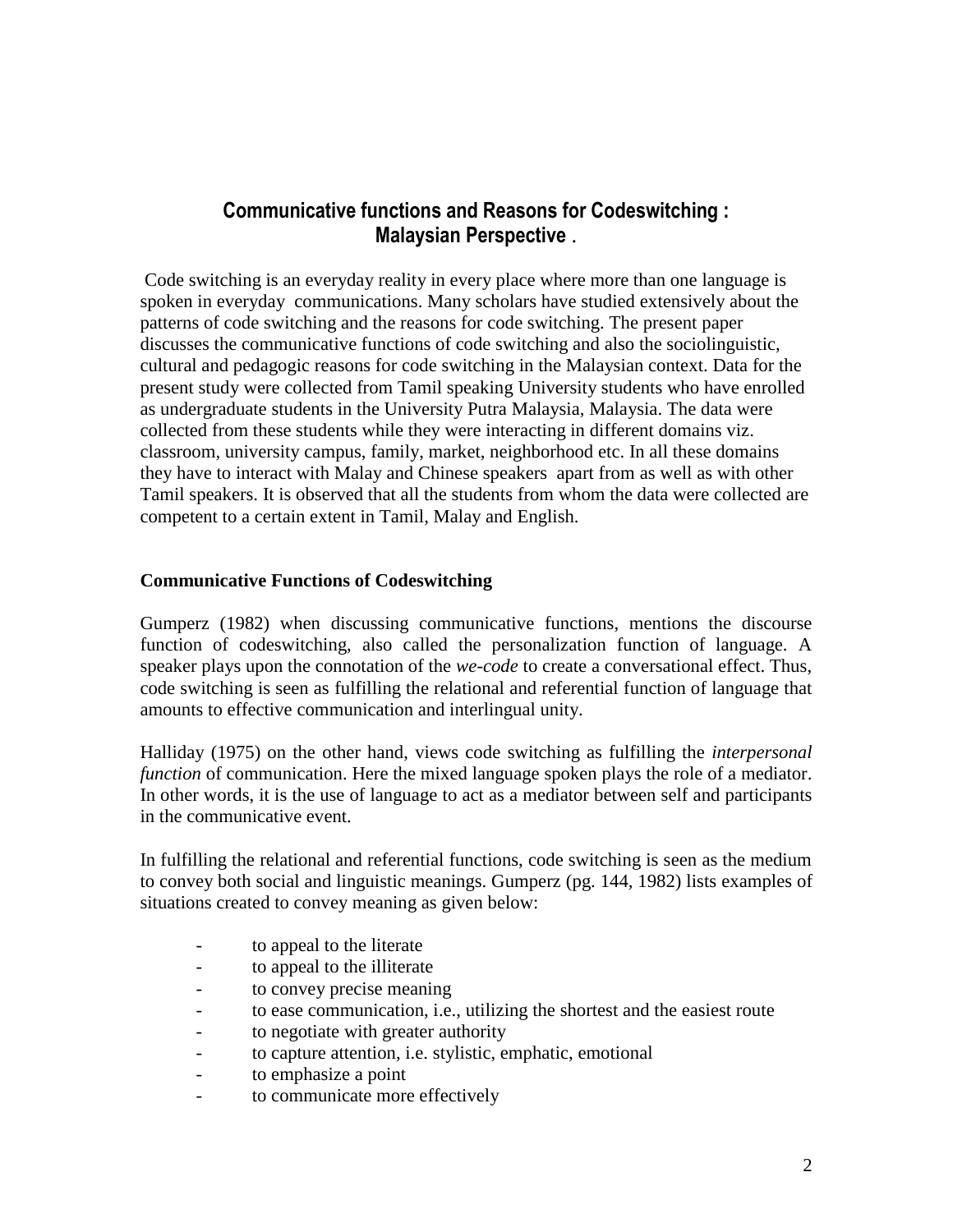- to identify with a particular group
- to close the status gap
- to establish goodwill and support

Karen Kow (2003) listed in her article a few possible conditions for code switching. Some of the conditions given are,

- lack of one word in either language
- Some activities have only been experienced in one of the languages
- Some concepts are easier to express in one of the languages
- A misunderstanding has to be clarified
- One wishes to create a certain communication effect
- One continues to speak the language latest used because of the trigger effect
- One wants to make a point
- One wishes to express group solidarity
- One wishes to exclude another person from the dialogue.

Kow suggests that from the list above, it may be possible to predict which conditions act on a particular sociolinguistic context for codeswitching, for example, when a person who lacks a word in English due to limited vocabulary code switches by using the lexical component from his/her first language instead of English. Therefore, the function here is to overcome the language barrier to meaning-making. Another example is a condition where the speaker, intending to express group solidarity, employs code switching. The function for the switch in this case is to establish goodwill and rapport. Similarly series of conditions can be established for the phenomenon of code switching depending on the social context.

Such communicative functions of codeswitching can also be listed according to the functions that they try to accomplish. Among these, the following ten functions have been described in the professional literature (Malik, 1994):

- 1. Lack of Facility
- 2. Lack of Register
- 3. Mood of the Speaker
- 4. To emphasize a point
- 5. Habitual Experience
- 6. Semantic significance
- 7. To show identity with a group
- 8. To address a different audience
- 9. Pragmatic reasons
- 10. To attract attention.

1. Lack of facility : According to Malik (1994), bilinguals or multilinguals often explain that they code switch when they cannot find an appropriate expression or vocabulary item or when the language of conversation does not have the particular word needed to carry on the conversation smoothly. He offers the example of "*Charan*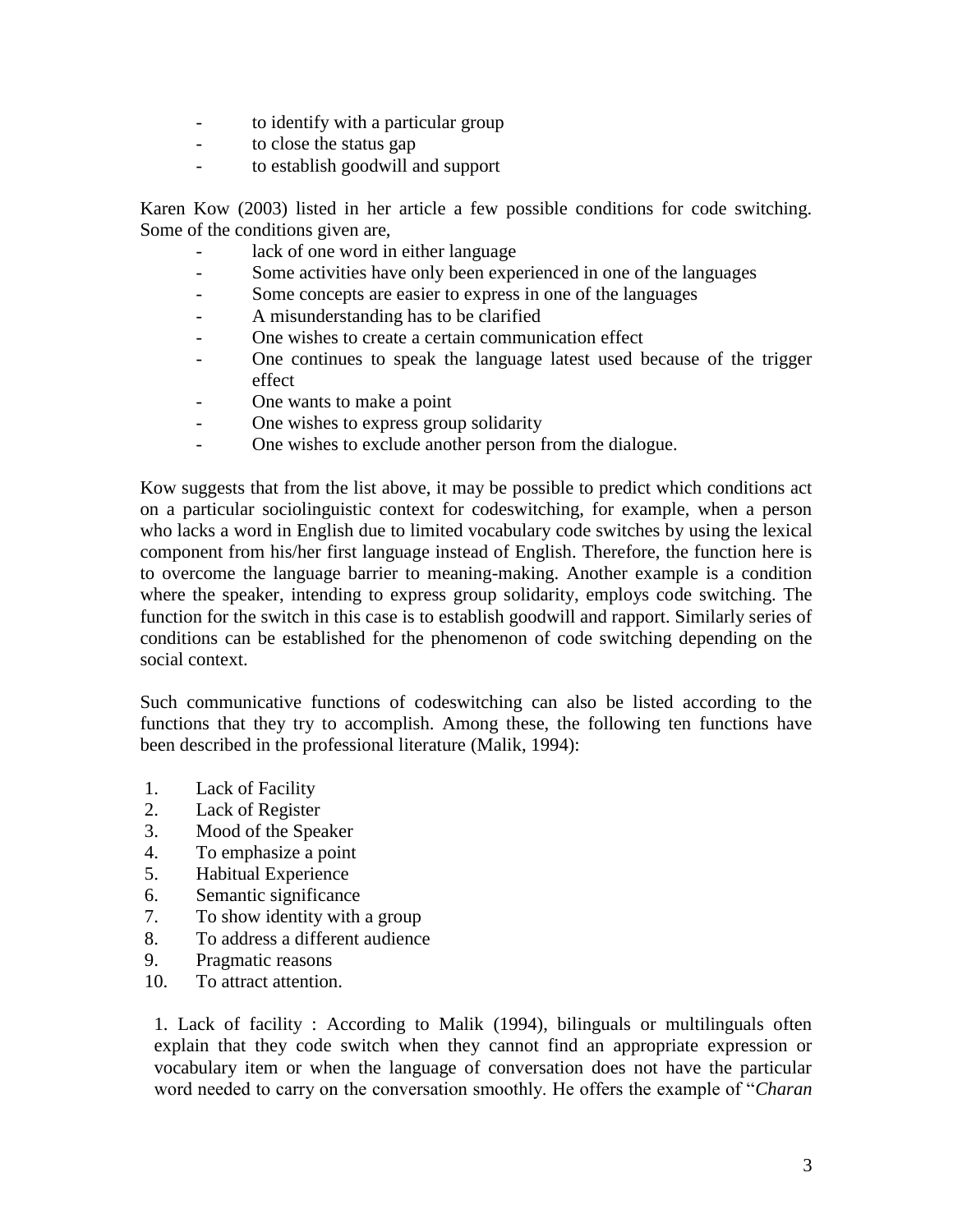*Sparsh*" (touching feet) that does not convey the same meaning in the speaker's code as it does in Hindi. The reason for switching may however be culturally conditioned and David (2003) notes that an alien concept often has a speaker switch to the language from which the concept is borrowed. For example, like the lexical item *social drinker* in English that is unacceptable in a Malay situation because of the simple fact that drinking alcohol is prohibited in Islam and the Malay-Muslim world does not have a word for it that is equivalent to its meaning in English. Hence, the phrase *social drinker* is directly borrowed and used as an instance of phrase level mixing as in the following example:

#### *Saya difahamkan bahawa OKS jarang minum, hanya seorang social drinker* [I understand that OKS seldom drinks, he is only a social drinker]

2. Lack of register: When speakers are not equally competent in two languages and when the speakers do not know the terms in two languages, then codeswitching occurs. For example, college students often code switch by moving from Hindi to English. In certain occupations code switching takes place in the speech of doctors, lawyers, engineers while they interact among themselves owing to the fact that proper terms in Hindi or in any other language other than English may not be available to them. As a result, they utilize the English terminology that they are familiar with. Thus, one can identify a great deal of lexical code mixing.

As David (2003) notes, it is vital for a courtroom setting in Malaysia that a specific terminology be used to refer correctly to an object or a character. The use of the exact terminology or vocabulary is important in this setting when the terminology plays an important role and has the potentiality to make a major impact on life and death, freedom or imprisonment. Therefore, whichever the code is that enables the speaker to get his/her exact meaning across will be the one that is acceptable to the interactants including one where language mixing occurs. The following example cited by David is to the point:

*Ujian alcohol telah dijalankan iaitu breath analyzer test.*  [The alcohol test was conducted, i.e., a breath analyzer test]

The term *breath analyzer* is in English rather than in the matrix language, Bahasa Malaysia, simply because of its context-bound significance.

3. Mood of the speaker: Malik (1994) claims that usually when bilinguals are tired or angry, code switching takes place with a new dimension. This means, when the speaker is in the right state of mind, he/she can find the appropriate word or expression in the base language. Very often he/she knows exactly the word in both the languages (X and Y) but the language Y may be more available at the point of time when the speaker has a disturbed mind. Such circumstances may create a hurdle in getting the appropriate word or phrase in the language in which the speaker may be more proficient if he is not mentally agitated.

4. To emphasize a point: Switching is also used to emphasize a point. Gal (1979) reports several instances in which a switch at the end of an argument not only helps to end the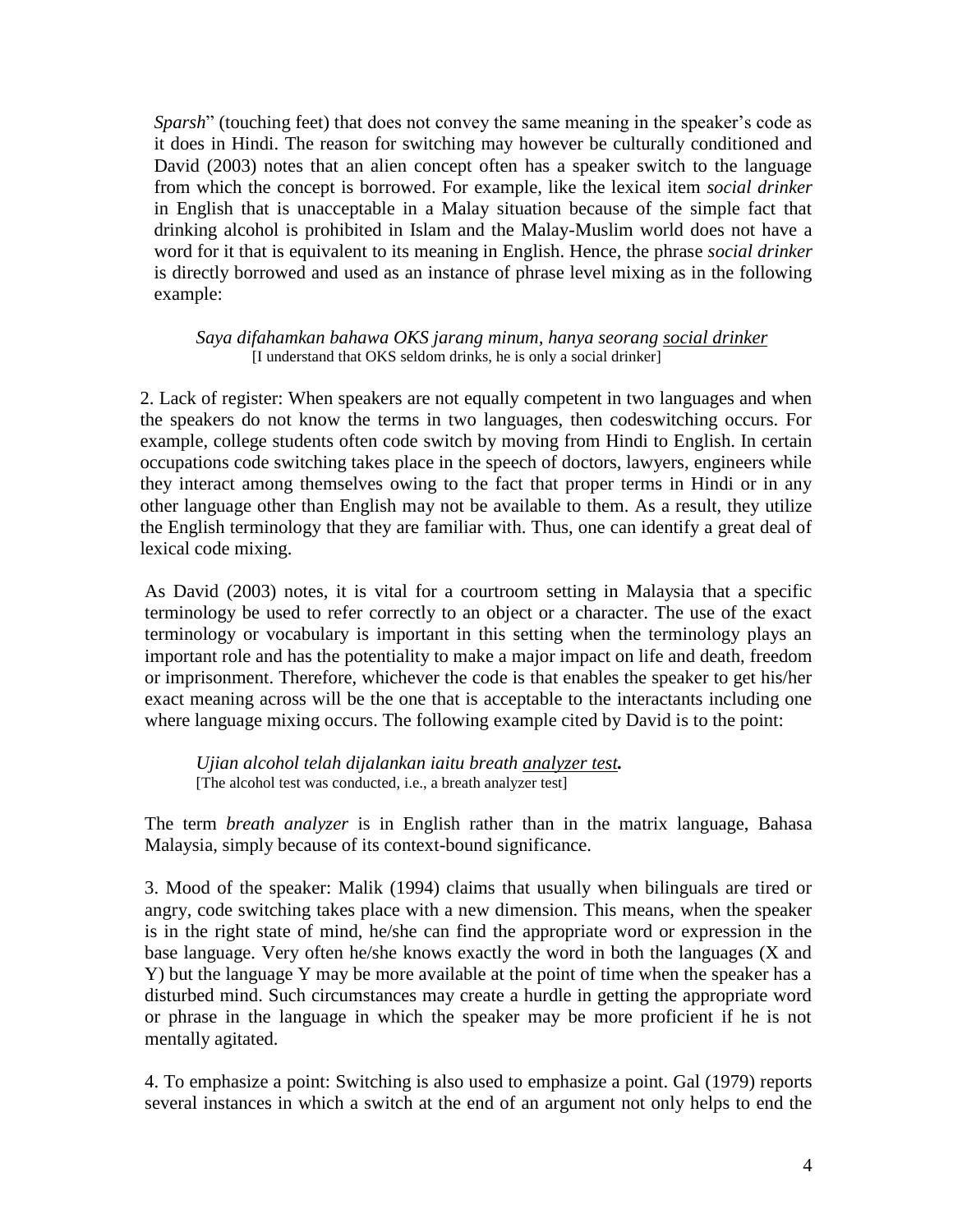interaction but may serve to emphasize a point. She has taken an example from English/German code switching and stressed that switching from English to German is a means of adding more force to the statement. Meanwhile, David (2003) uses the courtroom environment to show how a defending lawyer uses dominant Bahasa Malaysia to start with and shifts to English to emphasize an important point to the judge that the accused had not committed any crime for 10 years.

*Sebelum ini OKT pernah ditangkap pada tahun 1975 dan 1986. There has been a 10 years gap since the last offence Semenjak itu OKT telah berumahtangga, mempunyai kerja tetap dan insaf".* 

**[Before this, OKT was caught in 1975 and 1986....since then OKT has married and has held a** steady job]

5. Habitual experience: Malik.(1994) stresses the fact that code switching often occurs in fixed phrases of greeting and parting, commands and request, invitation, expressions of gratitude and discourse markers such as *Oyes* (listen), *you know* or *pero* (but), whereas Hoffman (1971) reports that in Puerto Rican homes, the mother gives short commands to their children in English, such as *Don't do that*…. and the rest of the mother's warning will be in Spanish.

David (2003), in turn, cites an example of habitual mixed discourse in a Malaysian courtroom where the dominant or matrix language is Bahasa Malaysia:

*Kes merupakan arrest case atau kes saman?* [Is this an arrest case or a summons case?]

6. Semantic significance: Malik (1994), Gumperz (1970, 1976, 1982), and Gumperz and Hernandez (1972) all stresses that switching at a particular moment conveys semantically significant information. It is a communicative resource that builds on participant's perception of two languages. Lexical choice conveys meaning during codeswitching. Gal (1979) reinforced this view by stating that listeners interpret codeswitching as an indicator of the speaker's attitude, or communicative intents and emotions as code switching is a tool for conveying appropriate linguistic and social information.

By the same token, David (2003) describes a range of speech acts like reprimands, directives, requests, and warnings that are conveyed by using different intricate strategies to show the semantic significance in certain specific situations. It is not only the lawyer who code switches, but also the judge. The example below shows how a judge shifts from Bahasa Malaysia, the national language and the official language at Malaysian courts, to English as a face saving gesture:

*Kenapa kamu tak setuju, panggilan pertama telah dijawab oleh BG Boy dan dah tentu Das mesti menanya di manakah BG Boy berada? Kamu tak faham soalan, saya maksudkan……*

[Why don't you agree – Bg Boy responded to the first call and surely Dos asked where he was ? You do not understand the question, I mean….]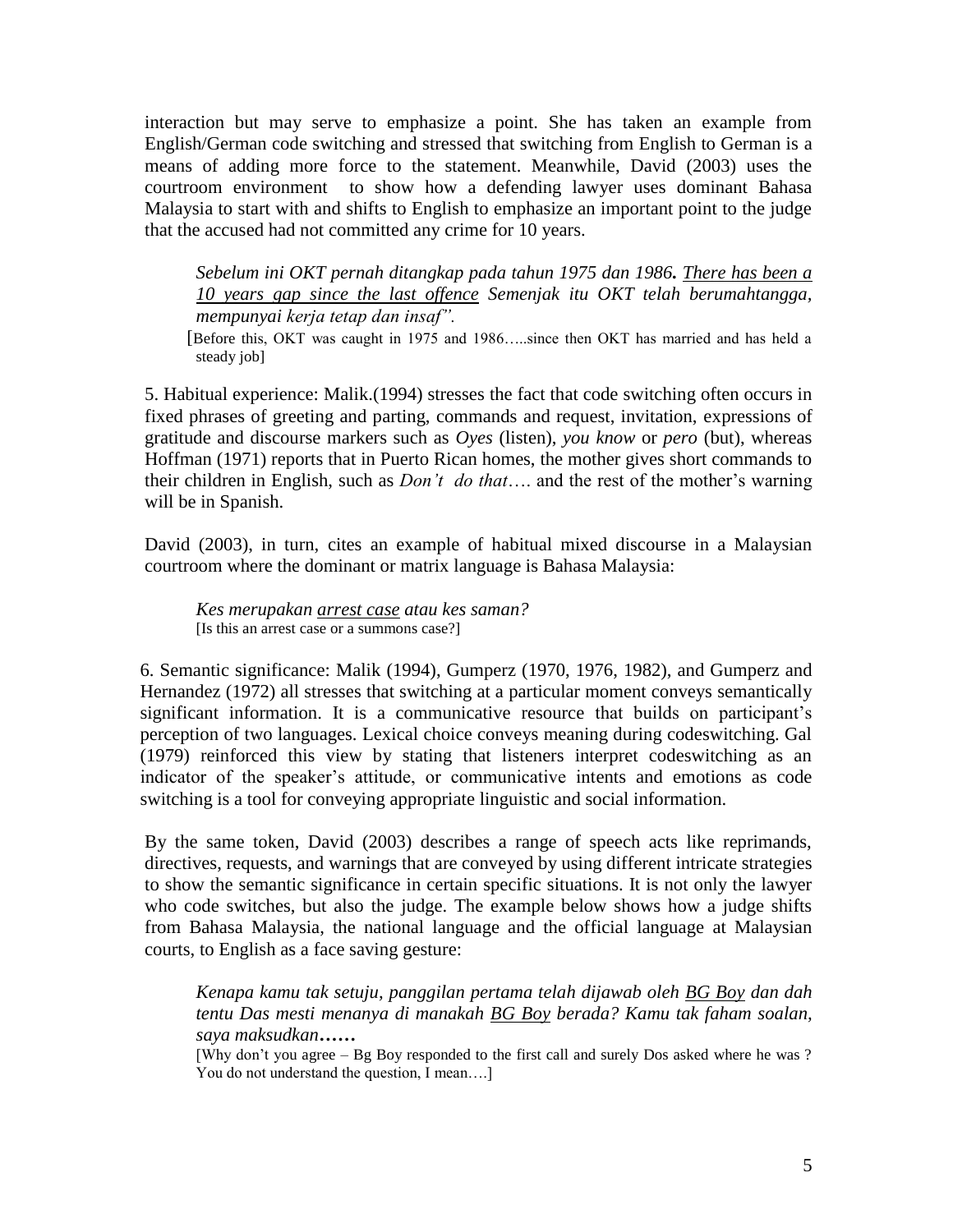7. To show identity with a group: Di Pietro (1977) reports that Italian immigrants would tell a joke in English and give the punch line in Italian, not only because it was better said in Italian but also to stress the fact that they all belong to the same minority group, with shared values and experiences (cited in Malik, 1994).

8. To address a different audience: Malik (1994) states that code switching is also used when the speaker intends to address people coming from various linguistic backgrounds. For example, in India the television announcer often uses Hindi as it is the national language but also switches to English. Also, he often repeats the same in English for South Indians or Indian people who do not know Hindi.

Similar types of situations have also been reported in some other settings. Linguistic reinforcement often takes place even in courts, according to David (2003) where counsels tend to speak to a number of different interlocutors at the same time. During such occasions obviously they mix codes or switch codes accordint to the ethnicity of the addressee. One reason for such use of mixed languages is to address simultaneously persons from different linguistic backgrounds. Also, the speaker clearly distinguishes whom he/she addresses and what should be communicated. Hence, the speaker uses part of the sentence in one language and the other part in another language. In the example below the lawyer used a mixed discourse of English/Malay, and the part of his utterance in English is directed to the judge and the other in Malay is meant for the witness.

*Objection, ada dua fakta di sini.The facts of the chart sheet are clear; it is a clear indication of misinformation. mana satu nak jawab?* 

[Objection, there are two facts here. The facts of the chart sheet are clear; it's a clear indication of misinformation. Which one do you want to answer?]

The code switch is important as the judgment is dependent on the argument of the lawyer

9. Pragmatic reasons: Sometimes the alternation between two languages is highly meaningful in terms of the conversational context (Malik, 1994). Gumperz (1970) also notes that switching may emphasize varying degrees of speaker's involvement. He reports on a conversation between E, a faculty member and M a social worker, who is talking about giving up smoking:

*An-An-an, they tell me, how did you quit, Mary. I did'n quit. I just stopped – I just stopped. I mean that it wasn't an effort that I made. Que voy a dejar de fumar porque me hace dano this or that, uh-uh.* 

[...that I'm going to stop smoking because it's harmful to me, this or that, uh-uh]

10. To attract attention: Malik (1994) shows that in advertisements (in both, written as well as in spoken) in

India, codeswitching is used to attract the attention of the readers/listeners. In English newspaper when the readers come across non-English, either Hindi or any one of the other Indian languages, the reader's attention is automatically drawn to depend on the language background he/she originates from. A similar situation prevails in advertisements that involve audio and video output.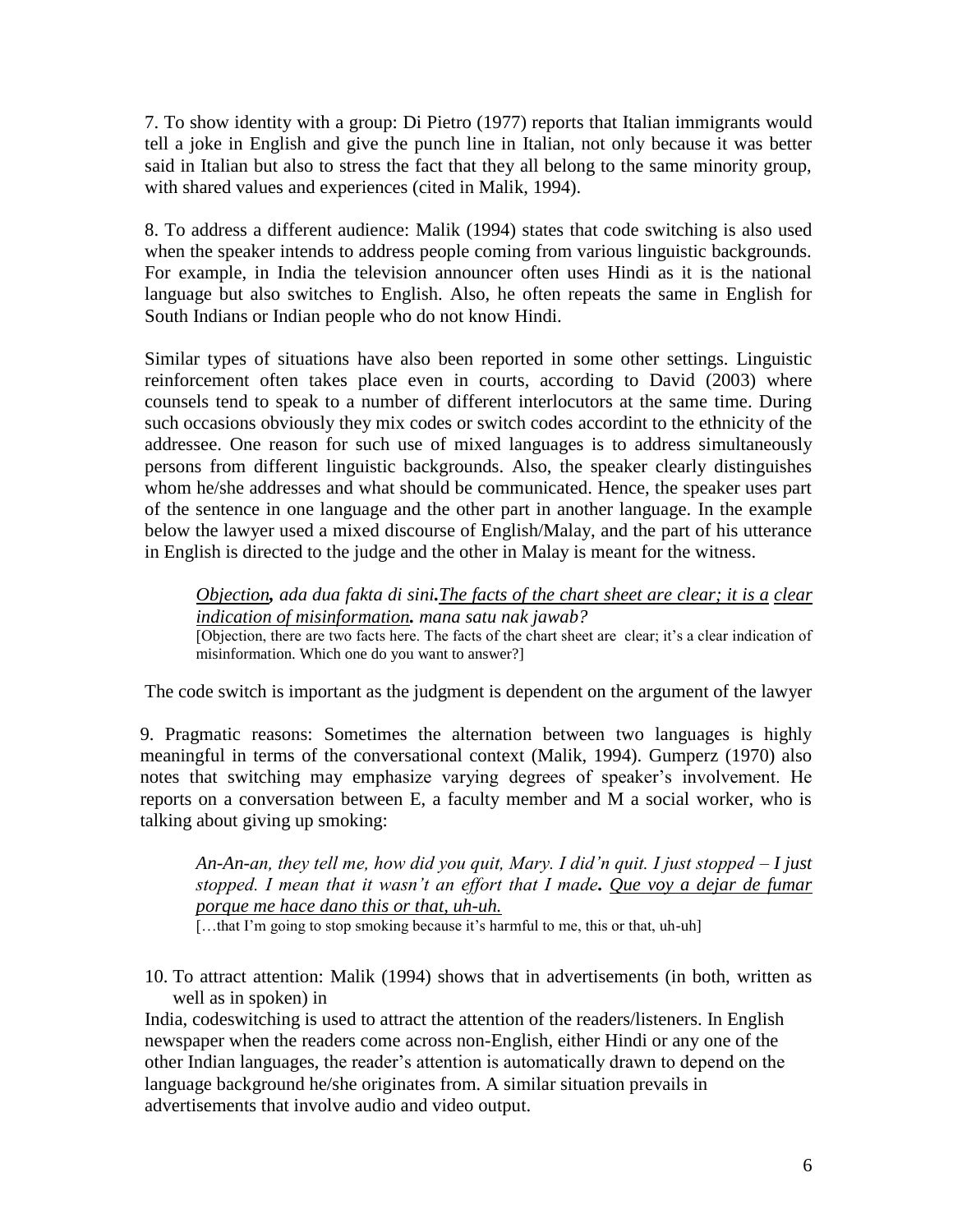Analyzing codeswitching utterances in ESL classes in Jaffna, Sri Lanka, Canagarajah (1995) classifies the functions of codeswitching according to two broad categories, i.e., *micro functions* and the *macro functions*. Canagarajah's micro functions show how codeswitching takes place in the classroom for content transmission. On the other hand, he shows that there is an overall classroom management code switching that is better explained as macro function because it accounts for a specific set of activities, namely, classroom management. In short, macro function involves classroom management whereas micro function involves content transmission.

In view of the overlapping reasons for code switching listed by several researchers, when we investigate the Malaysian code switching context involving the languages such as, Malay, Tamil and English, the reasons for switching may be grouped into the following nine broader categories in order to avoid duplication :

Authority Communication Conceptual Emphasis Ethnicity **Interlocution** Lexicon Psychological and Trigger

All the reasons can easily be accommodated in the above 9 categories and five of the following reasons among the nine represent the most frequent sources to trigger switching .They are, Communication, Conceptual, Emphasis, Interlocution and Lexicon (see Table 1.1). In turn, the other four categories may explain code switching behaviour to a lesser degree but are still notable reasons (see Table 1.2). A full reinterpretation of the sources cited earlier could then be simplified as follows.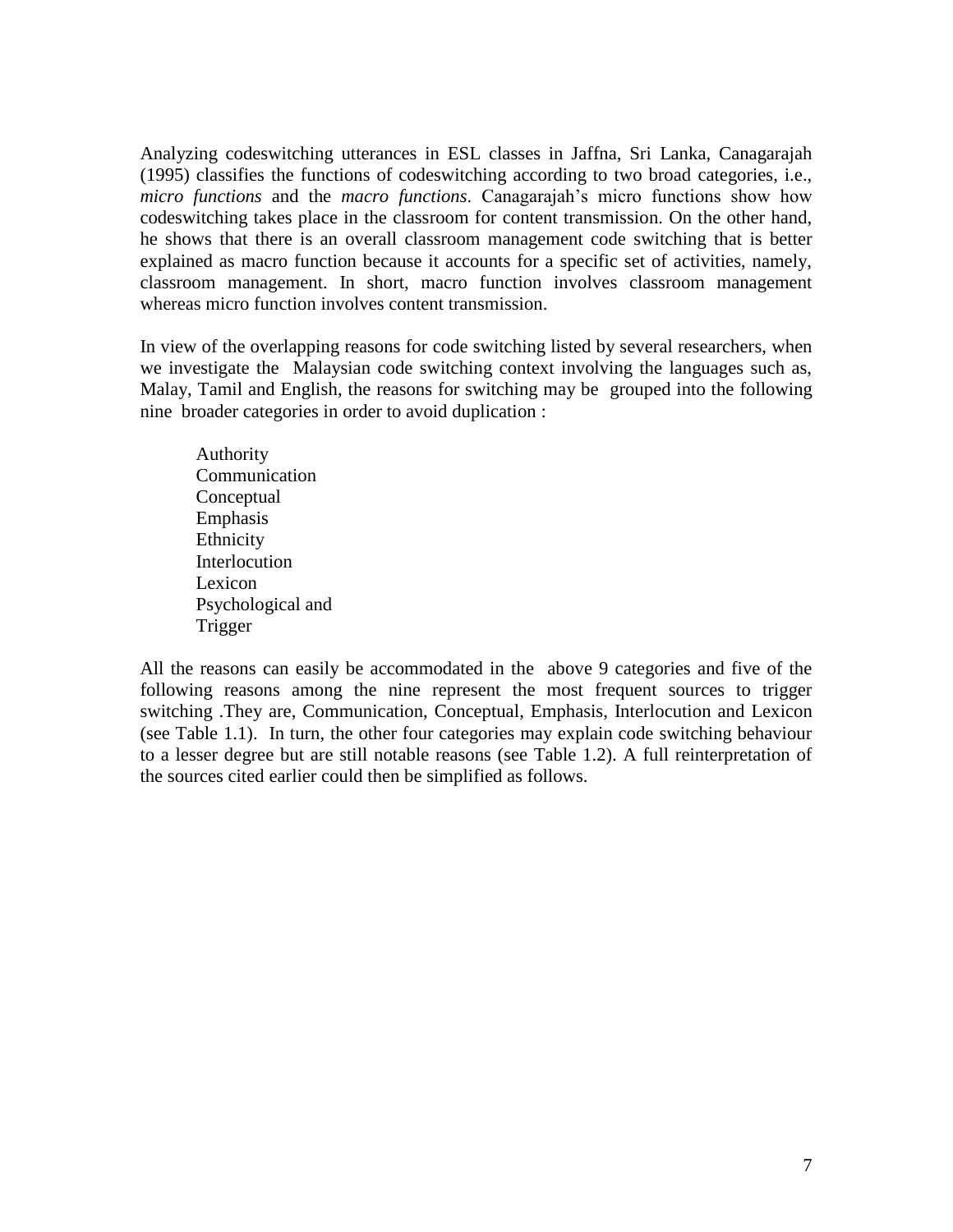Table 1.1. Most Frequent Motivation For codeswitching

| <b>Communication</b>                                                     | <b>Conceptual</b>                      |  |  |  |  |  |  |
|--------------------------------------------------------------------------|----------------------------------------|--|--|--|--|--|--|
| to ease communication, <i>i.e.</i> , utilizing the                       | some experiences have only been        |  |  |  |  |  |  |
| shortest and the easiest route                                           | experienced in one of the languages    |  |  |  |  |  |  |
| to communicate more effectively                                          | a misunderstanding has to be clarified |  |  |  |  |  |  |
| to establish goodwill and support                                        | habitual experience                    |  |  |  |  |  |  |
| one wishes to create a certain communi-                                  | semantic significance                  |  |  |  |  |  |  |
| cation effect                                                            |                                        |  |  |  |  |  |  |
| one wishes to exclude another person from                                |                                        |  |  |  |  |  |  |
| the dialogue                                                             |                                        |  |  |  |  |  |  |
|                                                                          |                                        |  |  |  |  |  |  |
| <b>Emphasis</b>                                                          | <b>Interlocution</b>                   |  |  |  |  |  |  |
| to capture attention, <i>i.e.</i> , <i>stylistic</i> , <i>emphatic</i> , | to appeal to the literate              |  |  |  |  |  |  |
| emotional                                                                | to appeal to the illiterate            |  |  |  |  |  |  |
| to emphasize a point                                                     | to close the status gap                |  |  |  |  |  |  |
| one wants to make a point                                                | one wishes to express group solidarity |  |  |  |  |  |  |
| to emphasize a point                                                     | to show identity with a group          |  |  |  |  |  |  |
| to attract attention                                                     | to address a different audience        |  |  |  |  |  |  |

# **Lexicon**

to convey precise meaning to communicate more effectively to negotiate with greater authority some concepts are easier to express in one of the languages lack of facility lack of appropriate register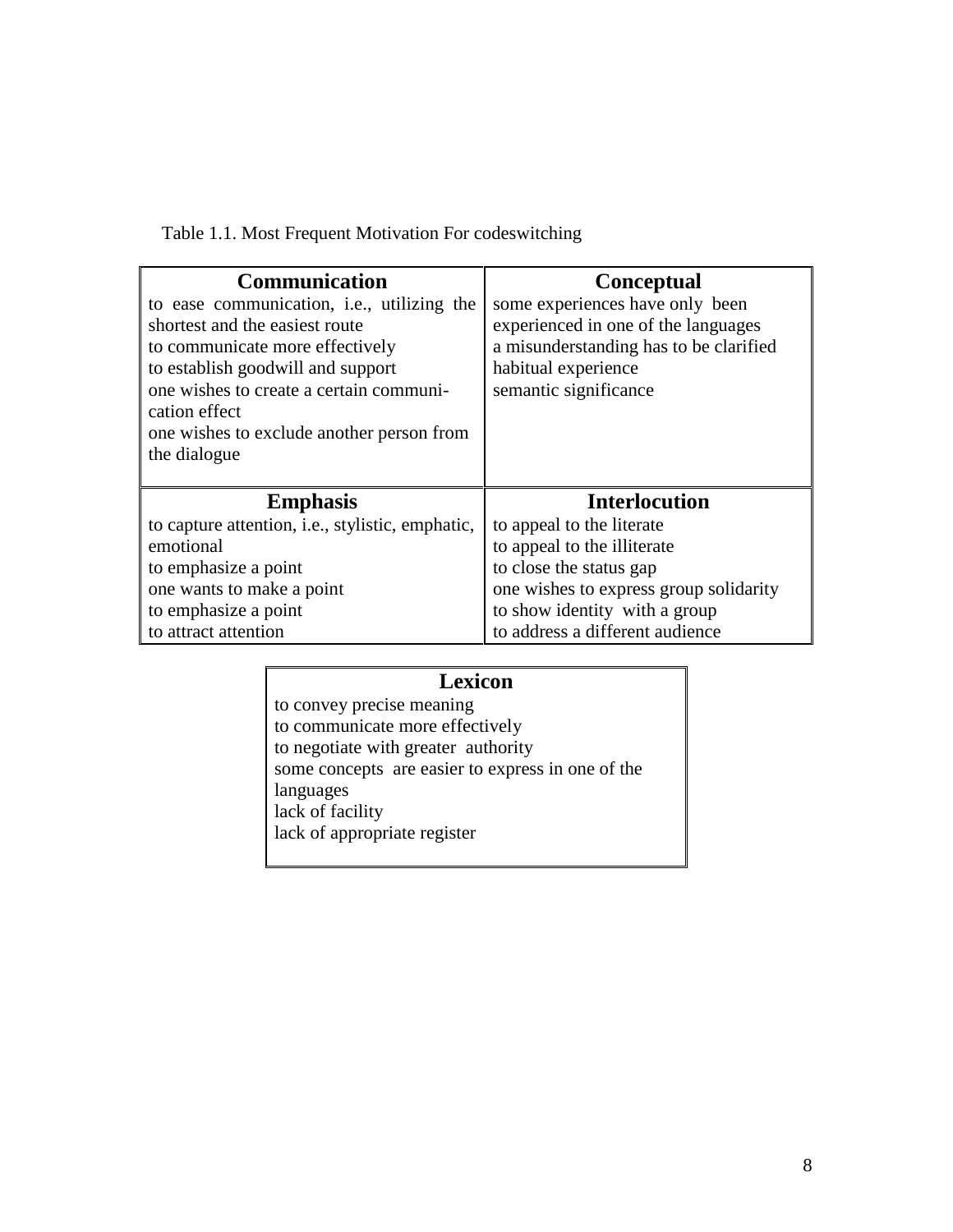| <b>Authority</b>                            | <b>Ethnicity</b>                                                                                   |  |  |  |  |  |  |
|---------------------------------------------|----------------------------------------------------------------------------------------------------|--|--|--|--|--|--|
| to negotiate with greater authority         | to identify with a particular group                                                                |  |  |  |  |  |  |
| <b>Psychological</b><br>mood of the speaker | <b>Trigger</b><br>one continues to speak the language latest<br>used because of the trigger effect |  |  |  |  |  |  |

Table 1.2**.** Less Frequent Motivition For Code switching

This reinterpretation of the sources denotes the pre-eminence of communication factors as source of code switched speech. Interlocutionary factors signal the importance of the participants for the codeswitching events with attention to literacy, status, solidarity, group membership and audience. CONCEPTUAL factors in turn show the extent to which concepts, their familiarity or lack of familiarity with them, may induce a bilingual speaker to switch; hence, conceptual experience in one or the other language, misunderstanding and semantic load do all contribute. EMPHASIS is attained by language switch in the sense that the use of the guest language or the return to the host language tend to single out what the listener should focus on or pay attention to. LEXICON, on the other hand shows the importance of words such that if a word is not available in one language it should so be in the other. The crucial features here are precision (of meaning) ease (of conceptualization ), facility (of production), familiarity (with a given register [formal, informal]. COMMUNICATION is the most encompassing factor and stresses such qualities as ease, effectiveness, goodwill, communicative effect and in-/ exclusion.

Some less mentioned factors focus on the speakers in 3 instances and on the spoken word in one. The speaker may choose a switch to establish his/her authority, seek to bring his ethnicity to the foreground or merely feel like doing so for the mere pleasure of switching, as for the focus on the spoken word, it may be the last word heard that triggers the language selection of the interlocutor. Thus, keeping these reasons in mind, bilingual speakers experience strong motivations to move back and forth between their two varieties.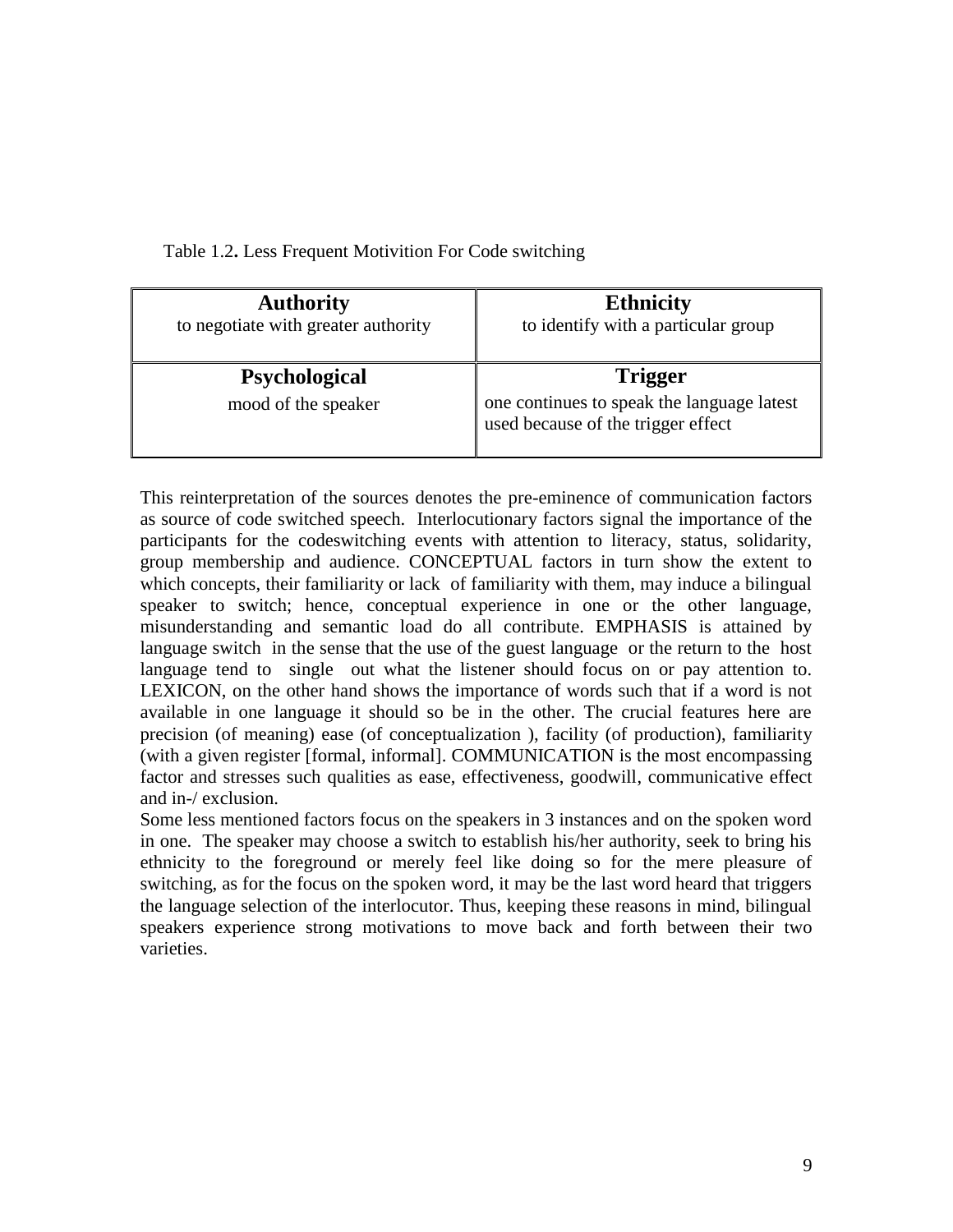The following four functions of classroom management (Canarajah, 1995) have been cited in the literature for the Tamil language-based student allowing for the switching to English at some points:

- 1. Opening the class
- 2. Requesting help
- 3. Managing discipline
- 4. Teachers' encouragements, compliments1.

1.Tamil is used to prepare the class for the lesson by giving the necessary directions in regard to the arrangement of the room, whereas English is used for the lesson proper:

## *T: piLLayaL, katirakaLai VaTTamaai pooTunkoo, sattam pooTaamal, ketiyaa pooTunkoo. Turn to page forty for today's lesson.*

[Children, arrange your chairs into a circle without making noise. Arrange quickly....]

2. Any kind of help students need in order to perform an activity are posed in Tamil, while the tasks themselves are performed in English.

**S:** (reads) **The red car belongs to //** (to T) **iteNNa, Miss, eppiTi colluratu,**  (spells) **e-n-o-s-h-a?**  [What is this, Miss, how do I say this?]

The switch to Tamil in the utterance is different from the Tamil required in class. Thus, the class is able to keep track of what is being imparted.

3. Students switch to Tamil when they want to complain to the teacher about any problem with their classmates. Here, again, the switch to Tamil serves the purpose of framing these utterances as different from the ongoing pedagogical activities.

4. The teacher switches to Tamil to encourage a response from students. The switch performs an affective function.

*T: What is the past tense of "swim"? // come on. // enna piLLayal, itu teriyaataa? Poona vakuppilai connaniinkal.*

[……….What, children, you don't know this? You told me that in the last class]

Meanwhile the functions of codeswitching for *content transmission* are four and have been cited (Canarajah, 1995) as below:

- 5. Reviewing a lesson
- 6. Defining a word
- 7. Explaining a concept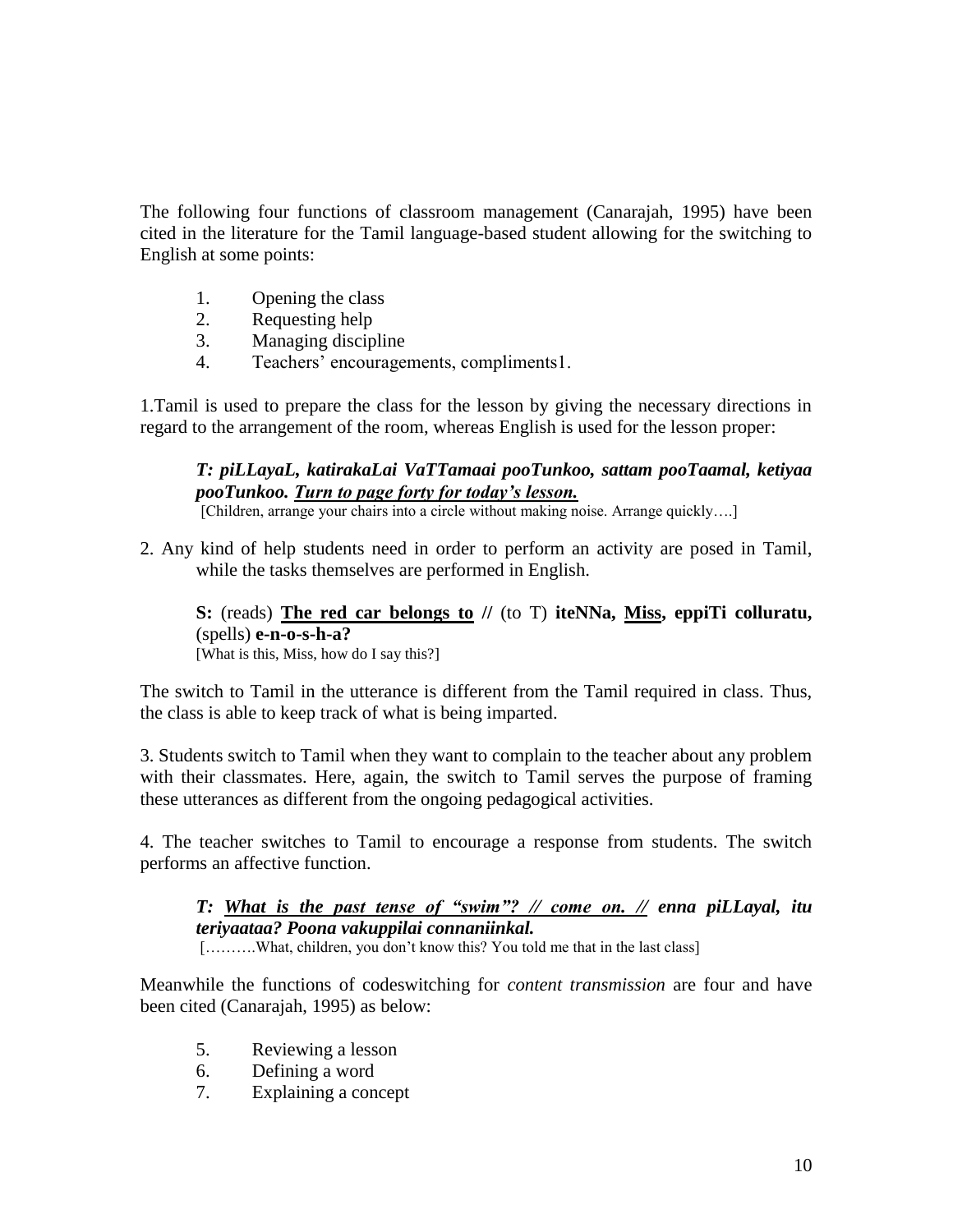8. Negotiating cultural relevance

5. Teachers use Tamil to review the previous lesson. The switch in Tamil enables them to effect a smooth transition.

6. Teachers often use Tamil (usually a single lexical item or a borrowing) to define a new vocabulary item in English. In the example below the teacher's elaborate attempt to define the word fails in obtaining appropriate response from the students. The use of the equivalent Tamil word creates instant recognition.

**T**: *Reforestation. Do you know what it means? Planting trees again to make a forest.Okay? // kaataakkam. Reforestation. S: Oom, atu paticcanaakal. Miss. )* [........Miss, yes, we have studied that.]

7. Code switching provides many different strategies for explaining and reinforcing the matters taught. In the example below: the teacher literally repeats the previous statement in Tamil. Although repetition can be considered an unnecessary redundancy, Merrit (1992) claims repetition serves a purpose similar to translation that helps to enhance clarity;

## *T: When you form negative statements, you must use the word 'not' with the helping verb. niinkal etir marayilai rasanam amaikkeekkai not-ai tuNai virayooTai paavikkoonum, cariyaa?*

8. Teacher and student switch to Tamil when they discuss culturally relevant anecdotes, explanations or illustrations to clarify the class content. Here, its function is to achieve the target through interactively. An example is below:

*T: Today we are going to study about fruits. What fruits do you usually eat?// Inraikku niinkal viiTTilai enna palankaL caappiTTa niinkaL? Cila peer kaalamai coappaaTTikku paLankaL caappiTiravai ello?* 

[....What fruits did you eat this morning at home? Don't some people eat fruits for breakfast?]

- *S: naan maampaLam caappiTTanaan, Miss.* [I ate mangoes,....]
- *T: Good, mangoes, eh? maampalamenRaal mangoes.* [Mangoes means ………]

It is important to note that when teacher poses a question in English, the class was silent, but when he/she reframed the question in Tamil, there was a torrent of responses. The teacher then uses this opportunity to introduce the English vocabulary items related to the lesson.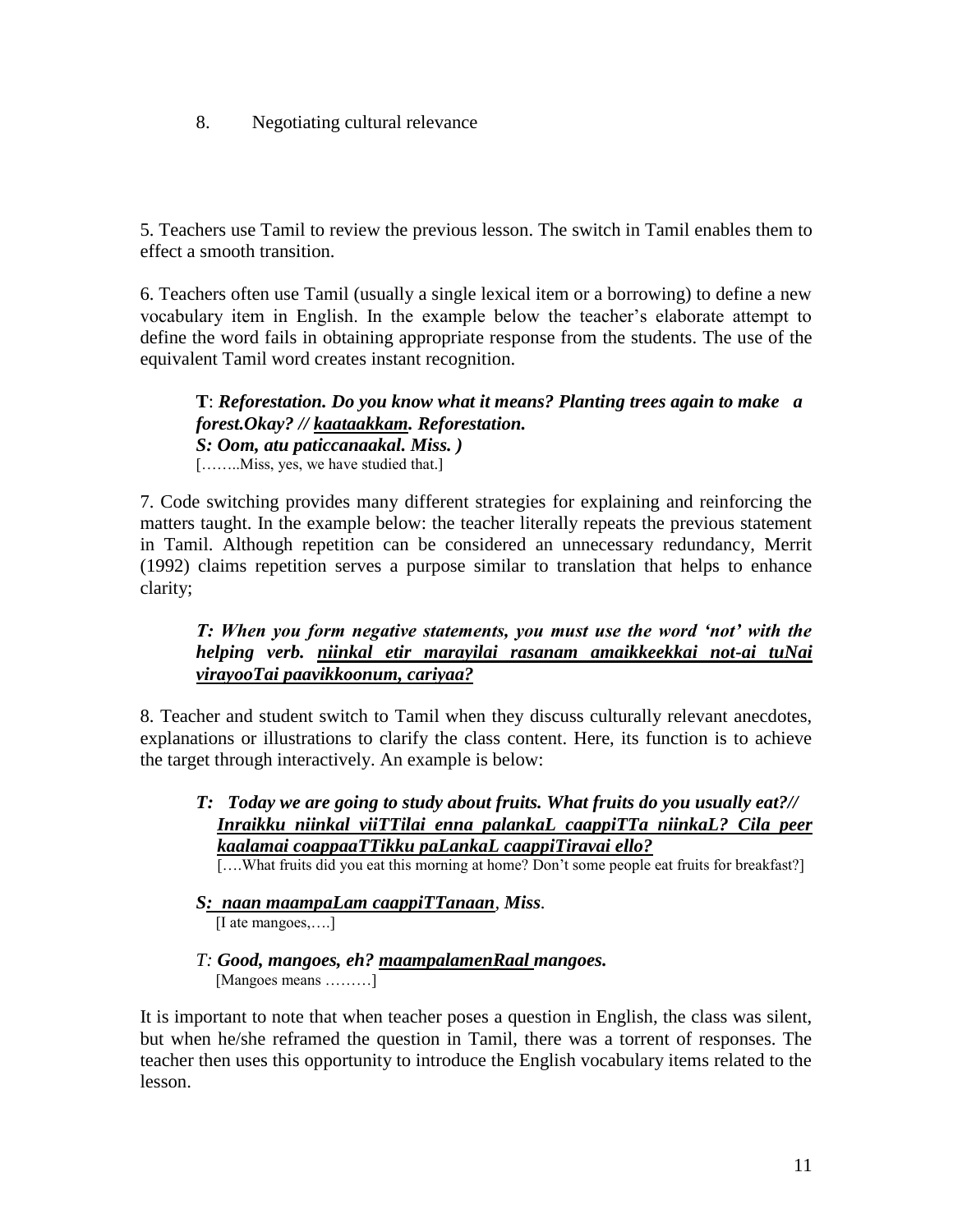There are two additional issues worth mentioning in the context of codeswitching at the Jaffna schools, that is, socio-political conditions and socio-psychological conflicts.

As for the first, one notes that due to the intensified politico-military struggle for a separate linguistic state and the heightened Saiva-Tamil consciousness, both official as well as a popular Tamil is the common language used among the people. English is only used for official purposes. Students and teachers find it difficult to use English beyond the pedagogical requirements as this would violate the dominant attitudes of the community outside. As for the latter, codeswitching that is commonly observed in Jaffna is the only indicator to show that the society is bilingual. English is prescribed and the community realizes that the language is indispensable because of its international currency and status. By mixing the codes they are able to pretend that they are still using Tamil while claiming the symbolic rewards associated with English and codeswitching is the only means of having it both ways (Canagarajah, 1995).

A similar situation has been reported by Blanc and Hamers (1982) in their report on the English-French mixed code of *Chiac* that is motivated by the socio-psychological conflicts for Moncton (New Brunswich). Since the people there do not want to abandon their rural French-based ethnic identity nor be excluded from economic advantages of North-American English, they mix the two codes. Therefore, the pervasive codeswitching in the classroom, is motivated by the condition prevalent outside where English is used. Other Moncton functions where students learn the values behind the respective codes are how to negotiate meaning through code-choice, how to negotiate their identities and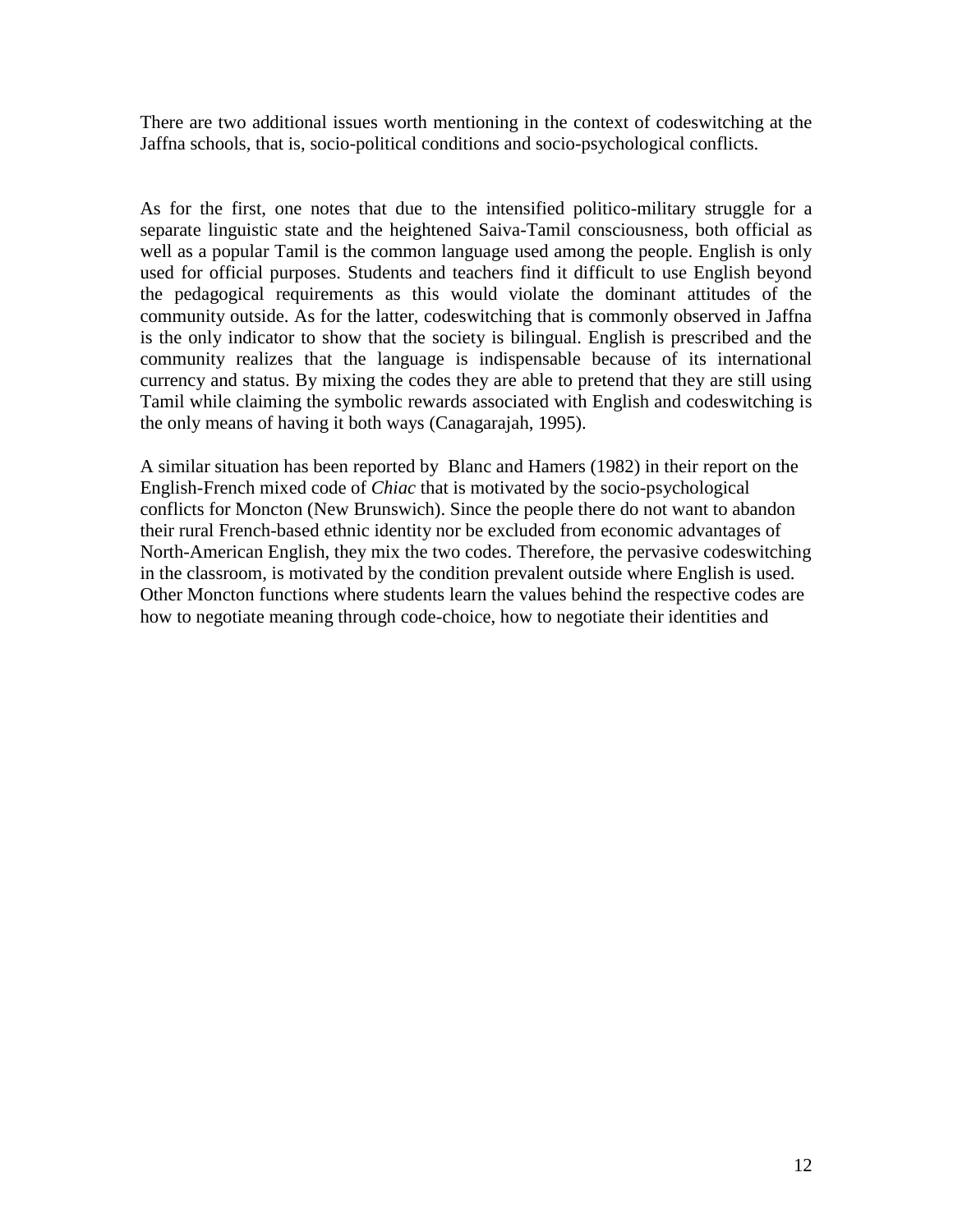### **Reasons for codeswitching among Tamil speakers at Universiti Putra Malaysia**

It is quite normal to encounter in any multilingual, multicultural setting various kinds of language switches, that is, changes brought about by the speakers' selection of one language over the other and for several reasons. Various respondents coming from different socioeconomic, linguistic and cultural backgrounds, when interviewed about their language use, would give different reasons for their choice of code switches and/or code mixes.

Table 1.3 below reveals the multiplicity of reasons for code mixing cited by the informants in Malaysian context. The main questions that were asked of the respondents in regard to their reasons for switching between languages had already been formulated by Lalita Malik (1994) when she identified 10 reasons in her own study. These reasons served as guide for the formulation of the researcher's questions. When asked what had motivated the respondents to switch, the researcher would quote from the recordings of previously encoded switched forms. This technique of data collection helped in retrieving the actual reasons for codeswitching from the respondents.

12 of the 13 respondents identified *habit* as the main reason for the switch. In other words, they felt that codeswitching was a normal practice in their speech as they were accustomed to this kind of language use. Habit formation is closely related to the psychological aspect of behavior. This is to say, the individual's habit formation includes the choice of language, the selection of lexical forms, and the use of grammatical structure and are idiosyncratic in nature of the person depending on the sociolinguistic environment in which he/she is brought up from early childhood. This has very clearly been reflected in the linguistic behavior of the respondents as they select a language for interaction and engage in switching codes.

Lack of topic-related vocabulary and also the lack of appropriate registers seemed to be another reason engaging in codeswitching for 10 of the respondents selected for the study. When interacting on specific topics, bilinguals seem to have difficulty in selecting appropriate words that suit the particular topical area. As a result, they tend to choose lexical items that are appropriate from the language where their repertoire is more comprehensive, that is, where the available register contains the lexemes they need in order to express themselves effectively. This results necessarily in a code switch.

Five respondents attributed the reason for codeswitching to the need of making a point, that is, to emphasize or highlight the semantic significance of a given word or a given topic in the speech event. These reasons may bear pedagogic significance because in many cases it is the use of emphasis or the intent of assigning importance to a word or a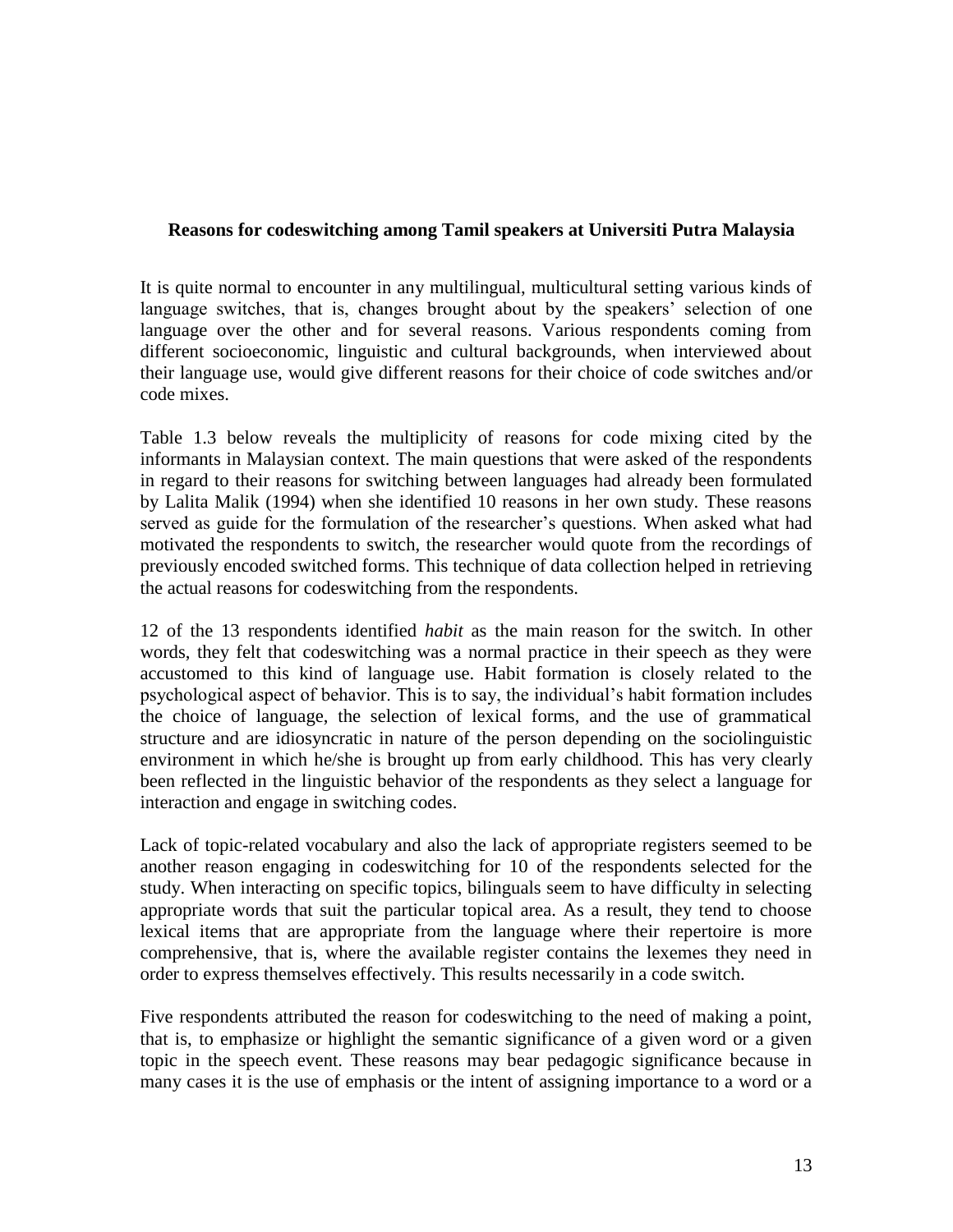topic that directly correlates with the extent of a respondent's knowledge about a given topic and his/her choice of language.

Two respondents stated the reasons for codeswitching as a means of identifying with a specific group, to attract the attention of the interlocutors when addressing a heterogeneous audience. All these reasons can be grouped together in the sense that the respondents have the tendency to identify themselves with the majority or with a popular linguistic group at a given point in time. This would enable the respondents to develop rapport with the group concerned. Only one person suggested mood and pragmatics as reasons for codeswitching.

In addition to all the reasons mentioned above, the researcher was able to observ a few other motivations for codeswitching during the time of the interview; during informal discussions with them or while observing in general the linguistic behavior of the respondents. Some of the reasons are: switching to the code of power in the linguistic environment just to show that the speaker has command over that language. In this context often Malay takes that role. Another reason identified was the use of the language of prestige just to show that the speaker knows this language. In this Malaysian context this language is often English. It may be noted that mostly when the speaker selects these languages with the reasons mentioned above the switching is in clause or phrase level because of their lesser importance, they are not discussed in the present section.

## **Conclusion**

Thus, it can be concluded that there are many reasons why code switching takes place in particular social contexts. The ability of the interlocutors who are able to speak more than one language fluently plays an important role during their interaction. The study has shown that the undergraduates have emphasized that habitual expression which is related to psychological aspect of behaviour as their main reason for codeswitching. Besides that, lack of register competence is also another contributing factor for code switching.

On the other hand, it can be noted that the sociopolitical and linguistic situations in Malaysia exerts pressure on the Tamil speaking community in its effort to maintain its own ethnic and linguistic identity. As a result, this emergence of intra-ethnic pressure on all members of the Tamil community forces them to use Tamil in all possible domains irrespective of their expertise in the language, whether or not they have acquired that knowledge formally. Therefore, one notes that even in a setting where English plays the dominant role, the strategy adopted by the Tamil speakers is to insert Tamil language elements whenever possible.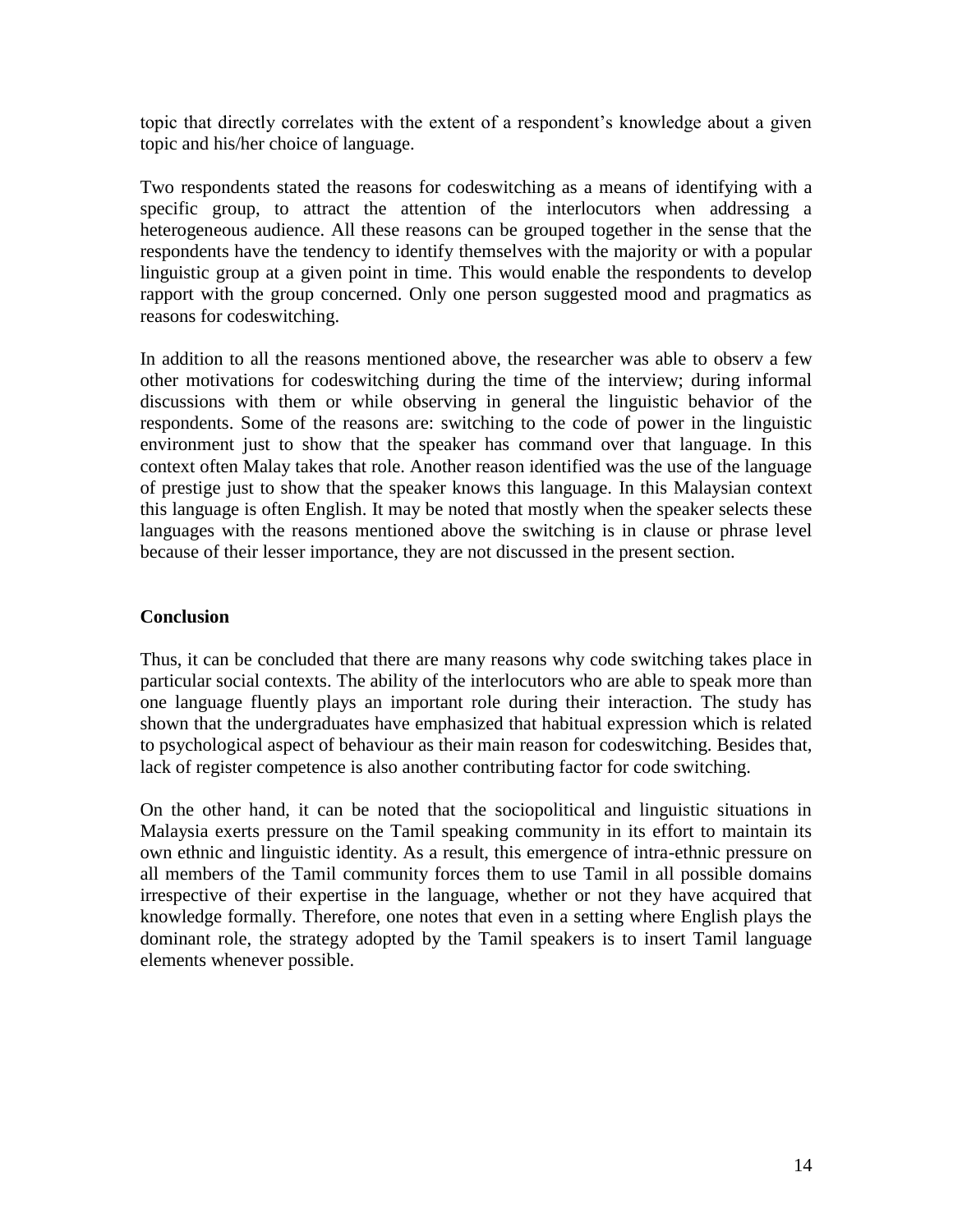| No             | Respond            | R <sub>1</sub> | $\overline{R}2$ | R <sub>3</sub> | R4         | R <sub>5</sub> | R <sub>6</sub> | R7         | R8         | R <sub>9</sub> | R10        | R11        | R12        | R13        |
|----------------|--------------------|----------------|-----------------|----------------|------------|----------------|----------------|------------|------------|----------------|------------|------------|------------|------------|
|                |                    |                |                 |                |            |                |                |            |            |                |            |            |            |            |
|                | Reason             |                |                 |                |            |                |                |            |            |                |            |            |            |            |
| 1.             | Lack of Facility   |                |                 |                |            |                |                |            |            |                |            |            |            |            |
|                |                    | $\sqrt{ }$     |                 |                |            | $\sqrt{ }$     |                |            |            |                | $\sqrt{ }$ |            |            |            |
| $\overline{2}$ | Lack of Registral  |                |                 |                |            |                |                |            |            |                |            |            |            |            |
|                | Competence         |                | $\sqrt{ }$      | $\sqrt{}$      | $\sqrt{ }$ |                | $\sqrt{}$      | $\sqrt{ }$ | $\sqrt{2}$ |                | $\sqrt{ }$ | $\sqrt{ }$ | $\sqrt{ }$ | $\sqrt{ }$ |
| 3.             | Mood of the        |                |                 |                |            |                |                |            |            |                |            |            |            |            |
|                | Speaker            |                |                 | $\sqrt{}$      |            |                | $\sqrt{}$      |            |            |                |            |            | $\sqrt{2}$ |            |
| 4.             | To Amplify and     |                |                 |                |            |                |                |            |            |                |            |            |            |            |
|                | emphasize a point  | $\sqrt{ }$     |                 |                | $\sqrt{ }$ | $\sqrt{ }$     |                |            | $\sqrt{}$  |                |            | $\sqrt{}$  |            |            |
| 5.             | Habitual           |                |                 |                |            |                |                |            |            |                |            |            |            |            |
|                | Expression         | $\sqrt{ }$     | $\sqrt{ }$      | $\sqrt{ }$     | $\sqrt{ }$ | $\sqrt{ }$     | $\sqrt{ }$     | $\sqrt{ }$ |            | $\sqrt{ }$     | $\sqrt{ }$ | $\sqrt{ }$ | $\sqrt{ }$ | $\sqrt{ }$ |
| 6.             | Semantic           |                |                 |                |            |                |                |            |            |                |            |            |            |            |
|                | Significance       |                |                 |                |            |                |                |            |            |                |            |            |            |            |
| 7.             | To Identify with a |                |                 |                |            |                |                |            |            |                |            |            |            |            |
|                | group              |                | $\sqrt{ }$      |                |            |                |                | $\sqrt{ }$ |            |                |            |            |            |            |
| 8.             | To Address         |                |                 |                |            |                |                |            |            |                |            |            |            |            |
|                | Different Audience |                |                 |                |            |                |                |            |            |                |            |            |            |            |
| 9.             | Pragmatic Reasons  |                |                 |                |            |                |                |            |            |                |            |            |            |            |
|                |                    |                |                 |                |            |                |                |            |            |                |            |            |            |            |
| 10.            | To Attract the     |                |                 |                |            |                |                |            |            |                |            |            |            |            |
|                | Attension          |                |                 |                |            |                |                |            |            |                |            |            |            |            |

**Table 1.3. Reasons for Codeswitching (based on Malik, 1994)**